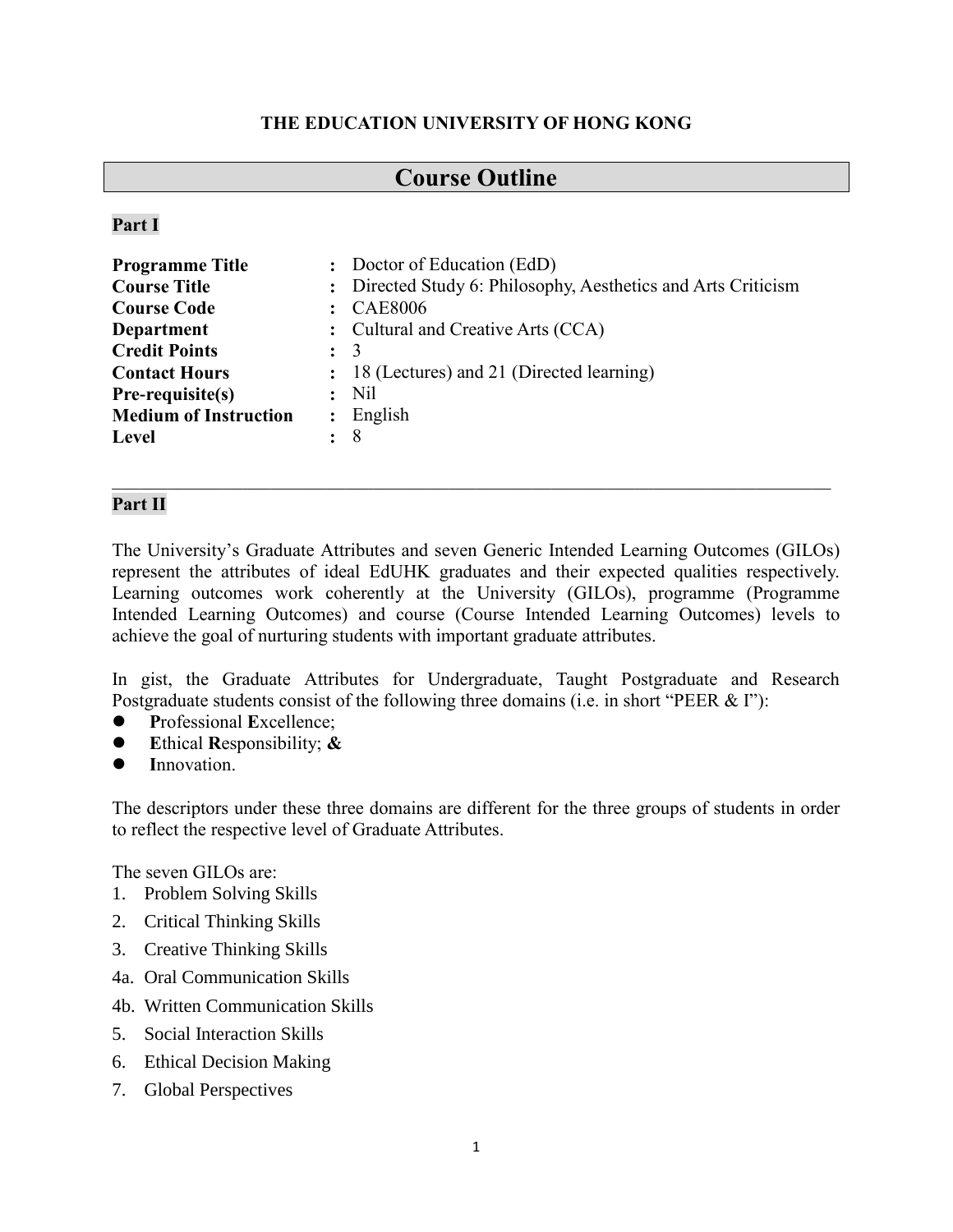## **1. Course Synopsis**

This course aims to investigate the ideas of aesthetics and related philosophical discourses developed in the last century. It focuses on examining the nature and characteristics of aesthetic experiences within the context of major  $20<sup>th</sup>$ -century and more recent aesthetic theories. Investigation into the psychological, sociological and educational dimensions and implications of experiencing arts and culture are included. The course also critically examines theories of arts criticism fundamental to the creative, appreciative and critical activities in the teaching and learning of creative arts. Through critical discussions and presentations, the course engages students in contemporary debates of issues in philosophy, aesthetics and arts criticism.

## **2. Course Intended Learning Outcomes (CILOs)**

*Upon completion of this course, students will be able to:*

- CILO<sup>1</sup> articulate major aesthetic theories including Formalism, Expressionism, Marxism, Feminism and Pragmatic Aesthetics and the related discourses on aesthetic experiences;
- CILO<sup>2</sup> examine major theories of creative arts appreciation, criticism and interpretation; and
- CILO<sup>3</sup> investigate the psychological, sociological and educational dimensions and implications of experiencing creative arts.

| <b>Course Content</b>                                   | <b>CILOs</b>                | <b>Suggested Teaching &amp;</b><br><b>Learning Activities</b> |
|---------------------------------------------------------|-----------------------------|---------------------------------------------------------------|
| Nature and characteristics of aesthetic experiences     | C <sub>LO<sub>l</sub></sub> | Lecture, group                                                |
| The paradigm shift: the modernist view of aesthetic     | C <sub>LO<sub>l</sub></sub> | discussion, participant                                       |
| experience and the postmodernist view of cultural       |                             | presentation and online                                       |
| experience                                              |                             | discussion                                                    |
| Aesthetic experience drawn from theories of Kant,       | C <sub>LO<sub>l</sub></sub> |                                                               |
| Bell, Collingwood, Dewey, Adorno, Bourdieu, Danto,      |                             |                                                               |
| Barthes etc.                                            |                             |                                                               |
| Issues of experiencing creative arts as expression,     | C <sub>LO<sub>l</sub></sub> |                                                               |
| form, social construction or text                       |                             |                                                               |
| Theories of appreciation, criticism and interpretation: | C <sub>LO</sub>             |                                                               |
| An intersection of aesthetics, creative arts history,   |                             |                                                               |
| critical theories and discourse                         |                             |                                                               |
| Investigation of aesthetic experience in relation to    |                             |                                                               |
| psychology, sociology, visual culture, technology and   |                             |                                                               |
| education                                               |                             |                                                               |

## **3. Content, CILOs and Teaching & Learning Activities**

#### **4. Assessment**

| <b>Assessment Tasks</b> |                                                               | Weighting  | <b>CILOs</b> |
|-------------------------|---------------------------------------------------------------|------------|--------------|
|                         |                                                               | (%)        |              |
|                         | a. An Account of Aesthetic Experience                         | <b>20%</b> | $CLLO_{1,2}$ |
|                         | Students reflect and write an account of their experiences of |            |              |
|                         | a work of art / music. Students should try to recall and      |            |              |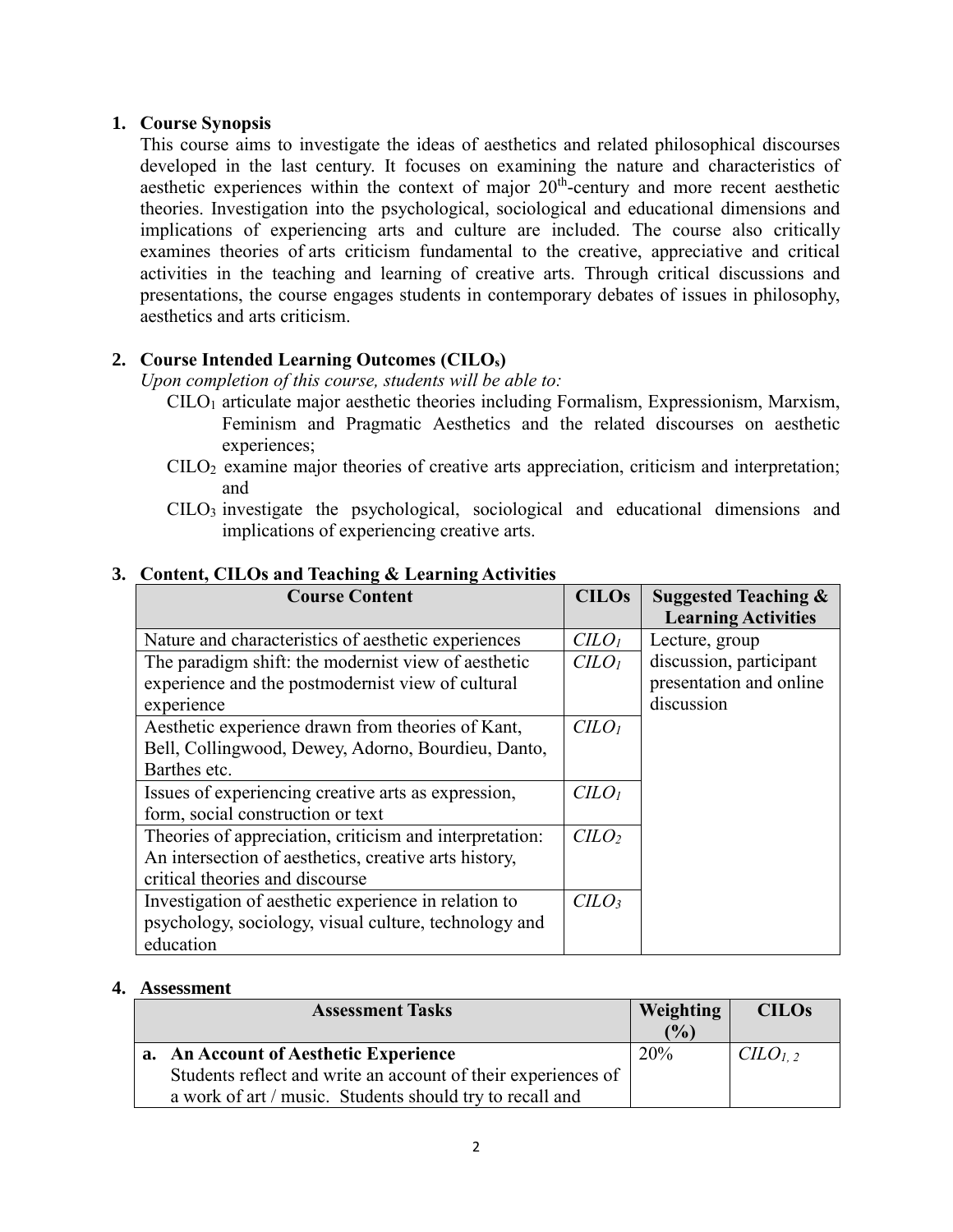| write about the encounter as detail as possible. The account   |     |                    |
|----------------------------------------------------------------|-----|--------------------|
| should be around 500 words.                                    |     |                    |
| <b>b.</b> Presentation                                         | 20% | CLO <sub>1,2</sub> |
| Based on the readings assigned, students (or in groups) are    |     |                    |
| required to prepare a 10-15 page PowerPoint presentation       |     |                    |
| highlighting the main points of the article. Students should   |     |                    |
| also include a critique of the article in the presentation.    |     |                    |
| c. Essay / Report                                              | 60% | $CLO_{1,2}$ & 3    |
| Students are required to conduct interviews of three to five   |     |                    |
| people's experiences of the creative arts. These people may    |     |                    |
| share some of their attributes, for example, similar level of  |     |                    |
| art experience, age or cultural background. Summing up the     |     |                    |
| interviews in an essay of about 2,000 words, students need     |     |                    |
| to discuss the findings in terms of various theories and       |     |                    |
| approaches of aesthetic experiences and criticism. Students    |     |                    |
| should demonstrate an understanding of theories and the        |     |                    |
| ability to critically appraise the strength and limitations of |     |                    |
| such theories. Students should be aware of the ethical issues  |     |                    |
| involved in conducting interview with participants.            |     |                    |

## **5. Required Text(s)**

Nil

## **6. Recommended Readings**

- Adorno, T. W. (1970/1984). *Aesthetic theory* (C. Lenhardt, Trans.). London: Routledge and Kegan Paul.
- Csikszentmihalyi, M. and Robinson, R. E. (1990). *The art of seeing: An interpretation of the aesthetic encounter*. Malibu, CA: The J. Paul Getty Trust Office of Publication.
- Danto, A. (1964). The artworld. *The Journal of Philosophy, 61*(19), 571-584.
- Dewey, J. (1958). *Art as experience.* New York: Capricaon Books.
- Gardner, H. (1990). *Art education and human development*. Los Angeles, CA: Getty Center for Education in the Arts.
- Gaut, B. & Lopes, D. (2001). (Eds). *The Routledge companion to aesthetics*. 2 ed. New York: Routledge.
- Geahigan, G. (1999). Models of critical discourse and classroom instruction: A critical examination. *Studies in Art Education, 41*(1), 6-21.
- Hamilton, A. (2007). *Aesthetics and music*. London: Continuum.
- Houston, K. (2013). *An introduction to art criticism: Histories, strategies, voices*. Upper Saddle River, N.J.: Pearson.
- Hubard, O. (2015). "How Does This Artwork Make You Feel?" A "No-No" Question in Art Museum Education? *The Journal of Aesthetic Education, 49*(2), 82-98.
- Kivy, P. (2007). *Music, language, and cognition; and other essays in the aesthetics of music*. Oxford: Clarendon Press; New York: Oxford University Press.
- Lamarque, P. & Olsen, S. H. (Eds.). (2019). *Aesthetics and the philosophy of art: The analytic tradition: An anthology*. Hoboken, NJ, USA: John Wiley & Sons, Inc.
- Levinson, J. (Ed.) (2003). *The Oxford handbook of aesthetics*. New York: Oxford University